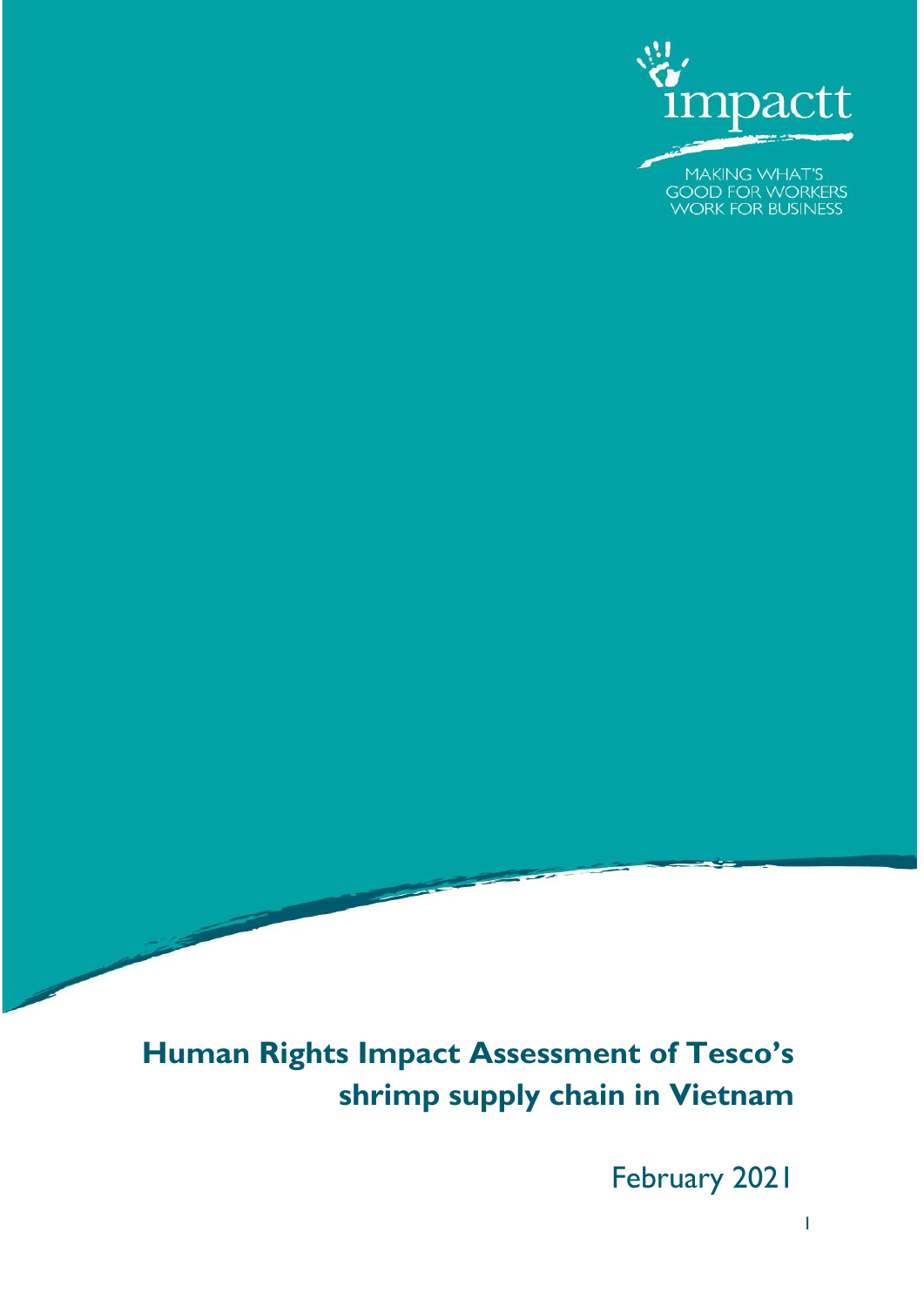

## FOREWORD BY TESCO

*One of our business values is that we treat people how they want to be treated. We want everyone who works for or with Tesco to have their human rights upheld and we know our customers, colleagues and suppliers do too. Overall we believe our trade is a force for good, creating jobs and opportunities for people and communities across the world. But we also want those jobs to be good jobs. It is important that clear standards are upheld on issues such as: working hours, health and safety, no child or forced labour, freedom of association and ensuring that discrimination does not take place. Where we do find evidence of human rights abuses occurring we work to ensure they are addressed and those affected receive redress.*

*We conducted this Human Rights Impact Assessment, in partnership with our suppliers, to gain a holistic and in-depth insight into challenges faced by workers and communities in our Vietnamese prawn supply chain. This assessment is one part of strengthening our human rights due diligence and our pursuit of promoting human rights in our supply chains. Impactt has analysed our practices, listened to relevant stakeholders and interviewed our suppliers and workers in Vietnam. We were pleased that the majority of the findings identified were positive, and we will now continue to work in collaboration with our suppliers to take action where further progress is needed.* 

<u>Il</u>

*Giles Bolton, Responsible Sourcing Director, Tesco*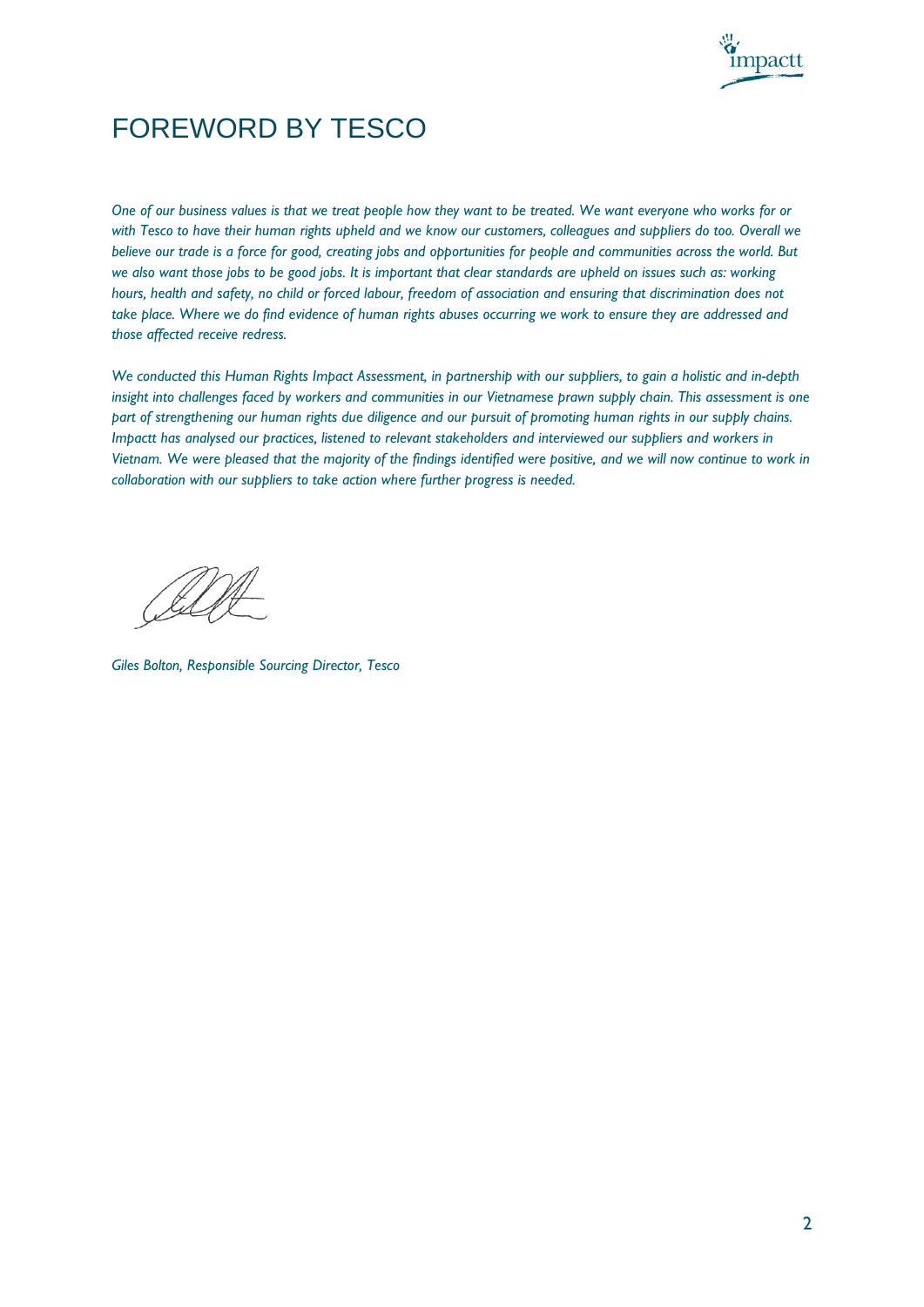

# CONTENTS

# <span id="page-2-0"></span>EXECUTIVE SUMMARY

This report summarises the findings from a human rights impact assessment (HRIA) of Tesco's Vietnamese shrimp supply chain undertaken 2019-2020. The goal of the HRIA was to measure the human rights impacts of business activities on workers at seven sites in the shrimp supply chain, spanning fishmeal production to shrimp processing.

Positive human rights impacts comprised the majority of findings identified at each site. Among these was the payment of wages above applicable legal minimums (with isolated exceptions at one site). Some sites also conduct surveys to measure living costs and factor these into annual salary increases. Working hours are not excessive, and overtime was within legal limits at all but one site. The most significant positive impact is the provision of regular employment and livelihoods security to thousands of households. The stability of the business and supply relationships over time has directly contributed to employment opportunities and income security for workers and communities across Vietnam.

The assessment found actual and potential negative human rights impacts along the supply chain. Most negative impacts were classified minor, and no severe negative impacts were identified. Poor monitoring and control of labour providers generates the potential for forced labour. These relate to a lack of policies and procedures to ensure fair hiring practices, zero fee recruitment and worker possession of identity documents. The assessment also found precarious forms of work, such as continuous short-term contracts and the use of casual workers with no employment rights. We found potential for indirect discrimination of female workers, alongside widespread perceptions of "female appropriate" roles in distinctly gendered workplaces, and a lack of access to shared parental leave. Understanding of Tesco's human rights standards and expectations diminished down the supply chain, and the resulting lack of coherence translates to actual and potential negative impacts on workers.

Our recommendations include a strategic focus on empowering women throughout the supply chain. Building on wage rates above legal minimums, Tesco and partners should aim to implement a true living wage. To safeguard the rights of all workers, the businesses in the supply chain should develop standardised monitoring and controls on third-party service providers.

# <span id="page-2-1"></span>INTRODUCTION

Tesco and supply chain partners Hilton Food Group, Westbridge Foods Ltd and Vietnam-based Amanda Seafood engaged Impactt to identify and assess the human rights impacts of their business activities on workers in the Vietnamese shrimp industry. The group requested Impactt identify interventions that could mitigate or remediate negative impacts and leverage positive impacts on rights-holders, including the wider community as well as workers.

HRIAs can be defined as "a process for identifying, understanding, assessing and addressing the adverse effects of the business project or activities on the human rights enjoyment of impacted rights-holders such as workers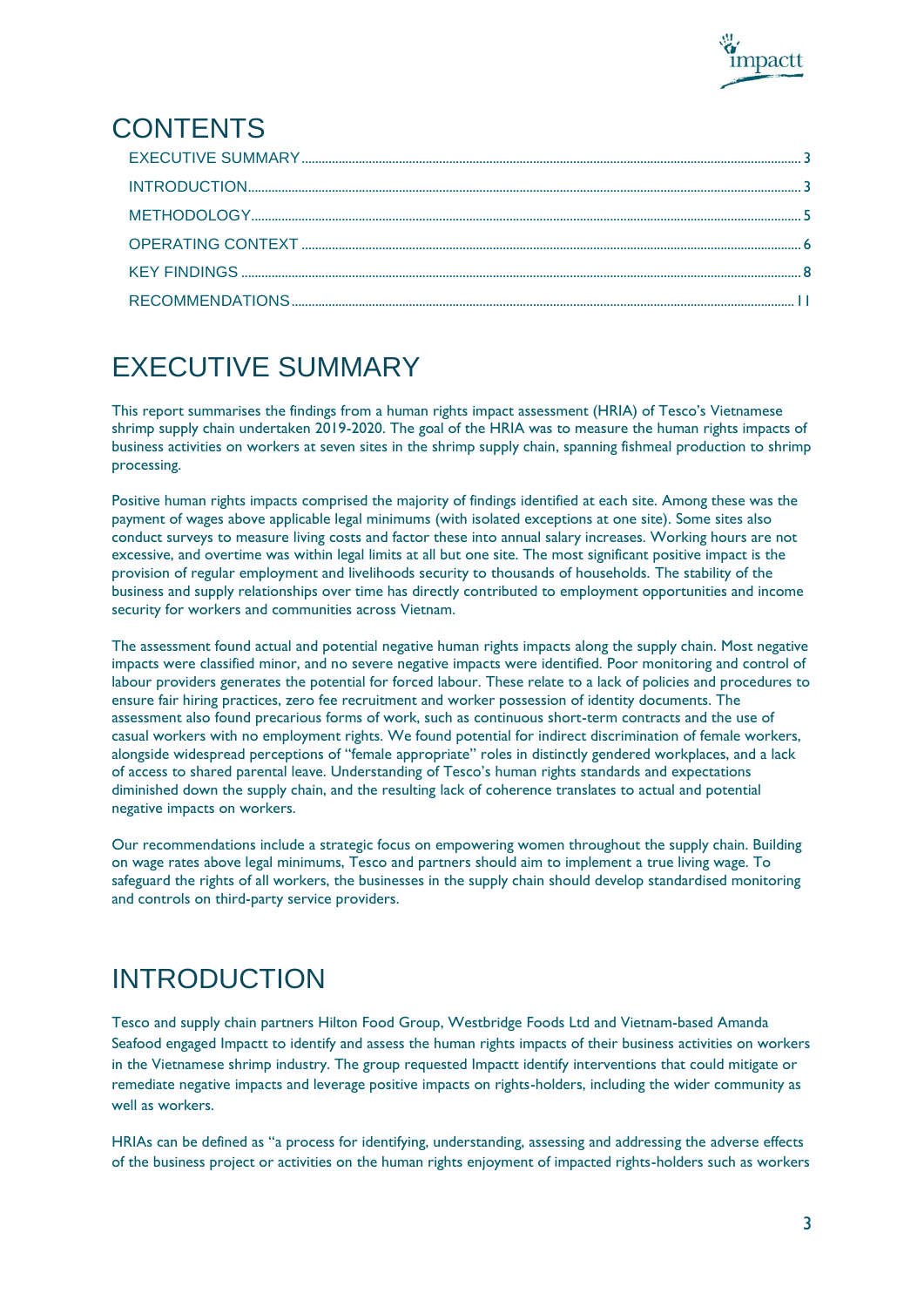

and community members".<sup>1</sup> In order to conduct this HRIA, Impactt drew on the framework developed by the Danish Institute for Human Rights, employing indicators that reflected Tesco's commitment to upholding human rights as defined in the Universal Declaration of Human Rights and International Labour Organization (ILO) Core Conventions.<sup>2</sup>

Between March and July 2020, we visited the following seven shrimp supplier sites:

- Fishmeal plant
- Feed mill
- **Hatchery**
- Aquafarm 1
- Aquafarm 2
- Shrimp processor I
- Shrimp processor 2

Figure 1 shows the position of the assessed sites within the shrimp supply chain. Figure 2 indicates the scope of the assessment.

All visits were in-person, with face to face interviews with workers. None of the fieldwork was done remotely, despite partial travel and visit restrictions across Vietnam due to the COVID-19 pandemic.

This report details a summary of findings from the HRIA of Tesco's shrimp supply chain in Vietnam.



**Figure 1. Tesco shrimp supply chain in Vietnam**

<sup>&</sup>lt;sup>1</sup> [https://www.humanrights.dk/business/tools/human-rights-impact-assessment-guidance-toolbox/introduction-human-rights](https://www.humanrights.dk/business/tools/human-rights-impact-assessment-guidance-toolbox/introduction-human-rights-impact)[impact](https://www.humanrights.dk/business/tools/human-rights-impact-assessment-guidance-toolbox/introduction-human-rights-impact)

<sup>&</sup>lt;sup>2</sup> <https://www.tescoplc.com/sustainability/people/human-rights/>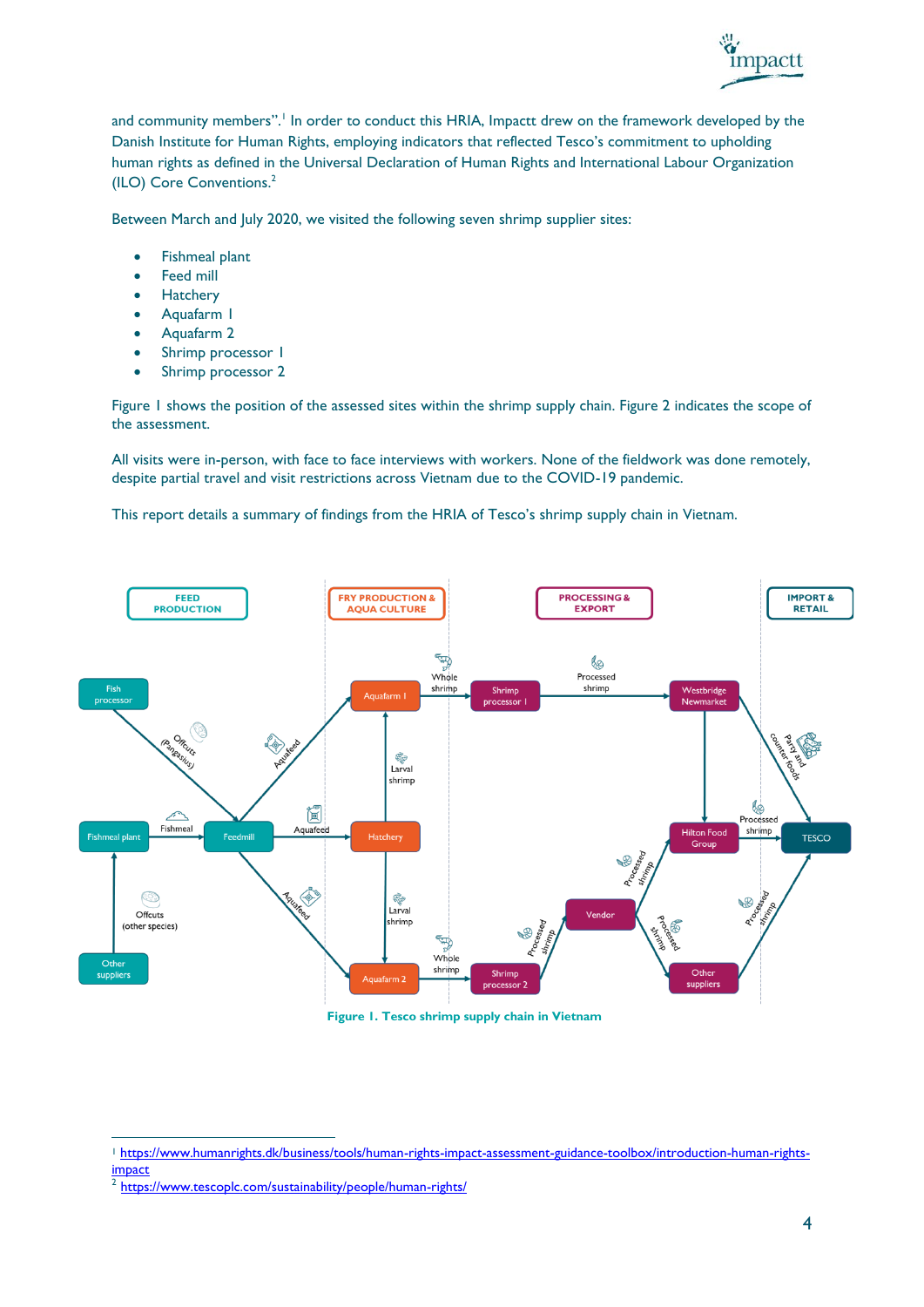





## <span id="page-4-0"></span>**METHODOLOGY**

The assessment was a four-stage process, as set out in the diagram below:



We conducted document review, and interviews with site management and a total of 157 workers. We sampled based on workforce demographics to achieve representative of gender, employment contract, length of service, and age.

| <b>Site</b>               | <b>Total workforce</b> | <b>Gender</b><br>breakdown |     | <b>Interviewed</b> | <b>Percentage of</b><br>workforce |
|---------------------------|------------------------|----------------------------|-----|--------------------|-----------------------------------|
|                           |                        | M                          | F   | <b>workers</b>     | interviewed                       |
| <b>Fishmeal plant</b>     | 182                    | 174                        | 8   | 15                 | 8.2%                              |
| <b>Feed mill</b>          | 287                    | 243                        | 34  | 16                 | 5.6%                              |
| <b>Hatchery</b>           | 102                    | 62                         | 40  | 10                 | 9.8%                              |
| <b>Aquafarm I</b>         | 102                    | 16                         | 86  | 15                 | 14.7%                             |
| <b>Aquafarm 2</b>         | 142                    | 133                        | 9   | 17                 | 12.0%                             |
| <b>Shrimp processor I</b> | 1093                   | 133                        | 960 | 42                 | 3.8%                              |
| Shrimp processor 2        | 598                    | 220                        | 388 | 42                 | 7.0%                              |

**Table 1. Worker gender breakdown and number of workers interviewed.**

We assessed recruitment processes, terms of employment and working conditions against 164 indicators reflecting benchmarks set by international human rights instruments (UDHR, ICESCR, ICCPR, ILO core conventions and other standards).

### **LIMITATIONS**

The team was not able to interview community members or collect data on all community consultation indicators due to time constraints. However, we based the Community KPIs findings on our thorough documents reviews and management interviews.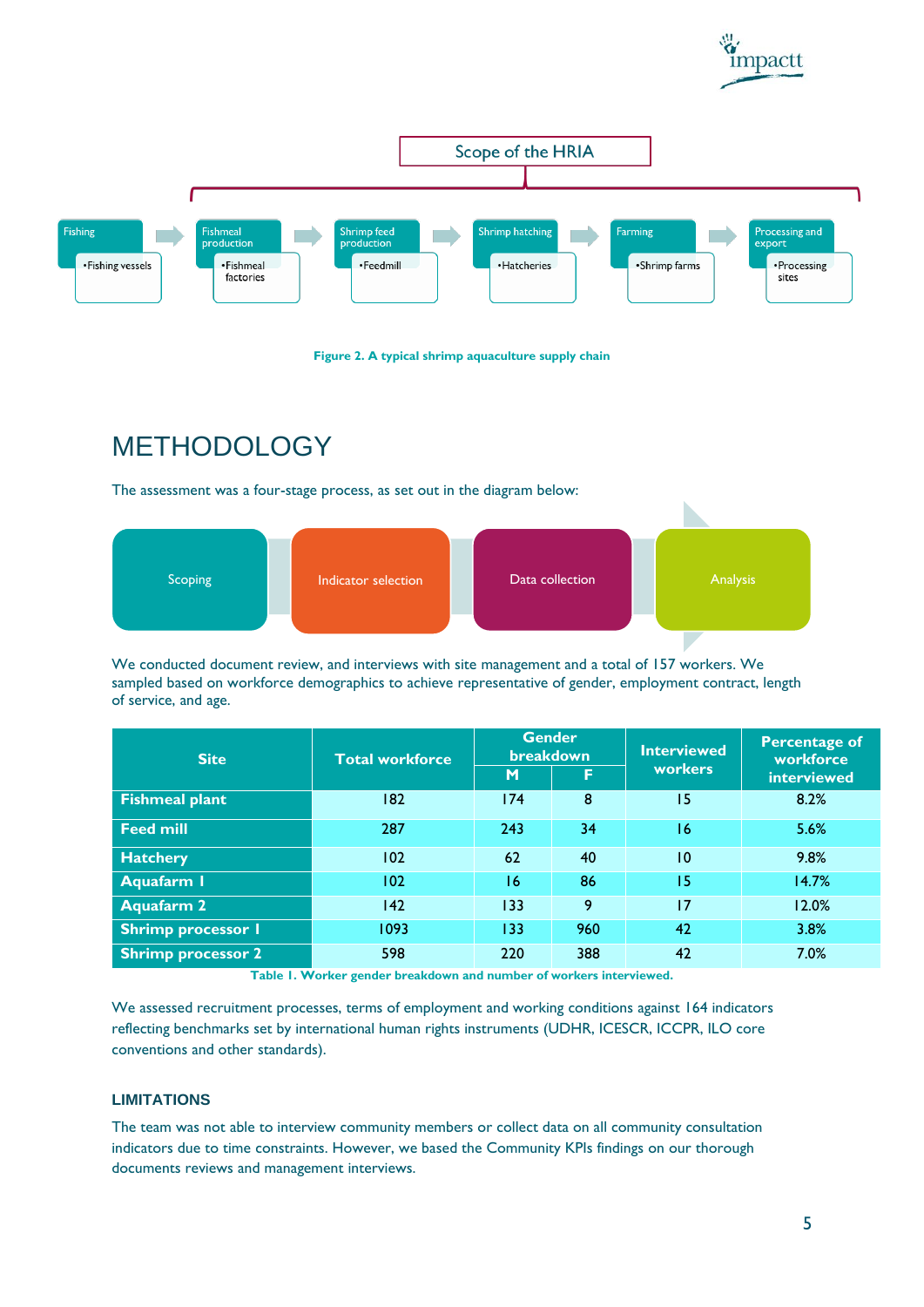

Although the businesses within the supply chain reported they have visibility over raw materials used as feed inputs (e.g. wild-caught fish, soybean, wheat, etc), the assessment did not include these segments of the supply chain. The prevalence and severity of labour rights violations progressively increase at each lower tier of a supply chain. In particular, fishmeal sourced via fishing vessels – as opposed to offcuts from farmed fish – presents a higher risk of being connected to Illegal, Unreported and Unregulated (IUU) fishing activity as well as human rights abuses.

### <span id="page-5-0"></span>OPERATING CONTEXT

Vietnam is a Southeast Asian country with a population of 94.7 million as of 2018, most of whom live in rural areas.<sup>3</sup> The official language is Vietnamese, while English is increasingly common as a second language.<sup>4</sup> The country's GDP per capita in 2019 was USD 2,715. Measured as per capita purchasing power parity, Vietnam's USD 8,374 is 58% greater than neighbouring Cambodia but lags behind countries like Philippines (10% higher), Indonesia (37% higher) and Thailand (78% higher).<sup>5</sup> Vietnam ranked 188 on the Human Development Index in 2019, but its score of 0.693 is below both the regional (0.723) and global averages  $(0.731)$ .<sup>6</sup>

Shrimp production is centred in the coastal regions of Vietnam, with the top-five shrimp producing provinces being Ca Mau, Bac Lieu, Soc Trang, Kien Giang, and Ben Tre.<sup>7</sup> The population in these areas is mostly homogenous, with some ethnic minorities living in large cities and the border regions.<sup>8</sup> The number of migrant workers is relatively small and mostly ethnic Khmers from Cambodia.<sup>9</sup> The aquaculture sector predominantly attracts young workers from the rural areas of the country, with men dominating most stages of production except for processing.<sup>10</sup>

The government is pushing to expand shrimp production – already one of the biggest sectors of the economy – and boost exports from USD 3 billion in 2016 to USD 10 billion by 2025.<sup>11</sup> Shrimp aquaculture creates jobs for approximately one million people, providing significant income for people in rural areas. The average income of a person from a shrimp farming household can exceed the national average by up to seven times.<sup>12</sup> This underscores the significance of shrimp aquaculture for job creation and poverty alleviation in Vietnam.

The literature review and expert interviews conducted at the outset of this HRIA highlighted a range of human rights issues in Vietnamese aquaculture. These included: child labour, discrimination and sexual harassment, poor health and safety standards, and weak transparency and traceability. We did not find the most severe issues in this assessment. The Tesco and partners' supply chain studied here is vertically integrated, incorporating largescale production, whereas the bulk (~80%) of Vietnamese aquaculture is made up of smallholder production where standards may be lower and human rights risks higher.<sup>13</sup>

Tesco works with some Vietnamese smallholder producers in their tiger prawn (Penaeus monodon) sourcing, where there may be different risks and impacts, however this chain is outside the scope of this study.

[MM&most\\_recent\\_value\\_desc=true](https://data.worldbank.org/indicator/NY.GDP.PCAP.PP.CD?locations=VN-PH-ID-TH-MY-MM&most_recent_value_desc=true)

<sup>3</sup> [https://www.gso.gov.vn/default\\_en.aspx?tabid=774](https://www.gso.gov.vn/default_en.aspx?tabid=774)

<sup>4</sup> <https://data.worldbank.org/indicator/NY.GDP.PCAP.CD?locations=VN> and [https://www.cia.gov/library/publications/the](https://www.cia.gov/library/publications/the-world-factbook/geos/vm.html)[world-factbook/geos/vm.html](https://www.cia.gov/library/publications/the-world-factbook/geos/vm.html)

<sup>5</sup> [https://data.worldbank.org/indicator/NY.GDP.PCAP.PP.CD?locations=VN-PH-ID-TH-MY-](https://data.worldbank.org/indicator/NY.GDP.PCAP.PP.CD?locations=VN-PH-ID-TH-MY-MM&most_recent_value_desc=true)

<sup>6</sup> <http://hdr.undp.org/en/content/2019-human-development-index-ranking>

<sup>7</sup> <https://www.fisheries.go.th/aseanshrimpalliance/Vietnam%20country%20report.doc>

<sup>8</sup> Interview with anonymous expert, 9th January 2020.

<sup>&</sup>lt;sup>9</sup> Interview with anonymous expert, 2<sup>nd</sup> January 2020.

<sup>10</sup> Ibid.

<sup>&</sup>lt;sup>11</sup> <http://www.fao.org/3/ca6702en/CA6702EN.pdf>

 $12$  Ibid.

<sup>13</sup> Ibid.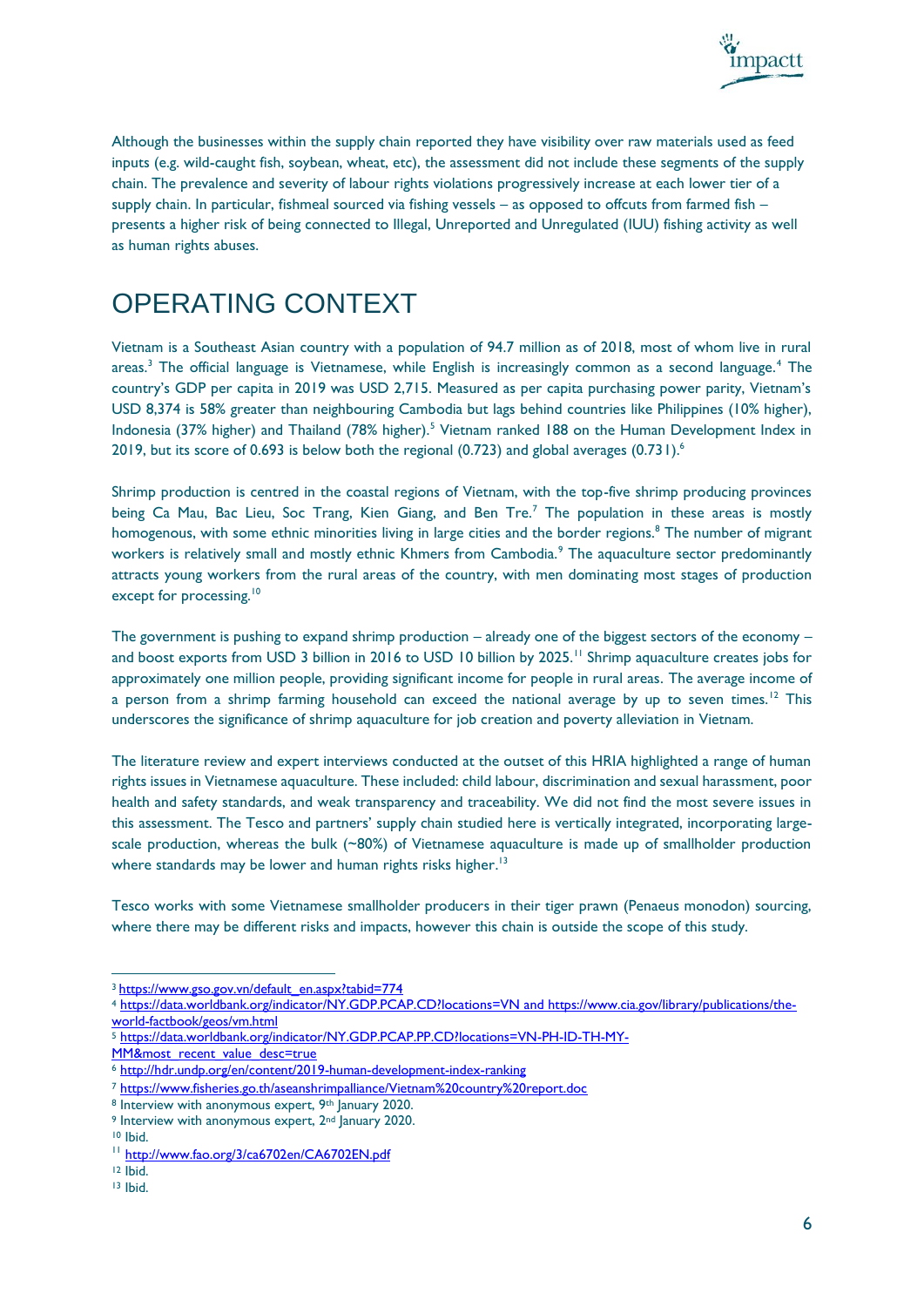

Vietnam is a single-party state with strong restrictions on freedom of speech and public assembly. With broad laws criminalising expression of political opposition, Vietnam is currently estimated to hold more than 130 political prisoners detained for exercising fundamental human rights.<sup>14</sup> The police and the national security forces are largely unaccountable, and the authorities utilise intrusive forms of surveillance on their citizens.<sup>15</sup>

The main legal instrument governing Vietnam's labour law is the Labour Code of 2012. This law is supplemented by several decrees, including Decree 05/2015/ND-CP and "Decree 29" (29/2019/ND-CP) containing updates on labour outsourcing regulations. A new Labour Code was approved by the National Assembly in 2019 and is due to enter into force in 2021. The reform of Vietnam's Labour Code brings it into closer alignment with ILO core conventions, which the government has prioritised in the context of the EU-Vietnam Free Trade Agreement and the Comprehensive and Progressive Trans-Pacific Partnership.<sup>16</sup> All trade unions in Vietnam must currently be affiliated with state bodies.

With the important exception of freedom of association, Vietnam's labour laws are relatively comprehensive in scope. The below table summarises key gaps. Despite the reach of labour protection laws, the overall picture is one of widespread non-compliance.<sup>17</sup> A key factor in this is ineffective enforcement characterised by low funding and a shortage of trained personnel.<sup>18</sup> With roughly one active inspector per 66,000 workers in 2011, Vietnam falls far below the ILO's expectations for middle-income countries (1/20,000) and below even the expectation for less-developed countries (1/60,000).<sup>19</sup> Labour inspectorates focus on enforcement through 'self-assessments' by employers. Although firms are legally required to return self-assessments, few comply and sanctions are rarely imposed.<sup>20</sup>

Aggravating poor labour enforcement is the absence of both genuine trade union representation and a flourishing civil society. Strikes are prohibited, although wildcat strikes have become increasingly common. <sup>21</sup> There is no national human rights commission and few independent NGOs and civil society organisations operate in the country. International NGOs are closely monitored and controlled through mandatory partnerships with local NGOs.

#### **Gaps in Vietnamese labour protection frameworks**

**Art. 5(1)(c) of the Labour Code contains the right to establish and join a trade union while Article 8(1) prohibits anti-union discrimination. That said, in practice independent trade unions are banned, as all trade unions have to be "a component part of the political system of the Vietnamese society, placed under the leadership of the Communist Party of Vietnam" (Law on Trade Union 12/2012/QH13, Art. 1)**

**Debt bondage is not explicitly covered in the definition of forced labour under national law. Labour law does not apply to foreign nationals working in the country under a foreign employment contract or following an internal company transfer to a Vietnam-based subsidiary or a representative office.<sup>22</sup>**

**Providing services as an independent contractor is generally not considered an employment relationship under labour law and falls within the remit of the 2015 Civil Code. As such** 

<sup>15</sup> <https://www.hrw.org/world-report/2020/country-chapters/vietnam>

<sup>19</sup> ILO Technical Assessment; US Department of Labour, 'Rapid Assessment of Vietnam's Labour Inspection System, (Report, Bureau of International Affairs, October 2010), 5; ILO CEACR 2010 Direct Request to the Government concerning Convention No. 81

<sup>&</sup>lt;sup>14</sup> <https://www.hrw.org/video-photos/interactive/2019/11/01/free-vietnams-political-prisoners>

<sup>16</sup> See: Decision 121/QD-TTg of the Prime Minister on the Acton Plan to implement the Comprehensive and Progressive Trans-Pacific Partnership, Government of Vietnam.

<sup>17</sup> [https://www.workersrights.org/wp-content/uploads/2016/02/WRC\\_Vietnam\\_Briefing\\_Paper.pdf](https://www.workersrights.org/wp-content/uploads/2016/02/WRC_Vietnam_Briefing_Paper.pdf)

<sup>&</sup>lt;sup>18</sup> For example, labour inspectors must use their own vehicles or public transport, and they lack access to computers and technical equipment with which to monitor workplace compliance against environmental benchmarks.

<sup>20</sup> ILO CEACR Direct Request, Labour Inspection Convention, 1947 (No. 81) – Vietnam, adopted 2013, published 103rd Session of the ILC (2014); ILO Technical Assessment.

<sup>21</sup> <https://journals.sagepub.com/doi/10.1177/0022185613491685>

<sup>22</sup> [https://uk.practicallaw.thomsonreuters.com/2-620-](https://uk.practicallaw.thomsonreuters.com/2-620-1483?transitionType=Default&contextData=(sc.Default)&firstPage=true&bhcp=1)

[<sup>1483?</sup>transitionType=Default&contextData=\(sc.Default\)&firstPage=true&bhcp=1](https://uk.practicallaw.thomsonreuters.com/2-620-1483?transitionType=Default&contextData=(sc.Default)&firstPage=true&bhcp=1)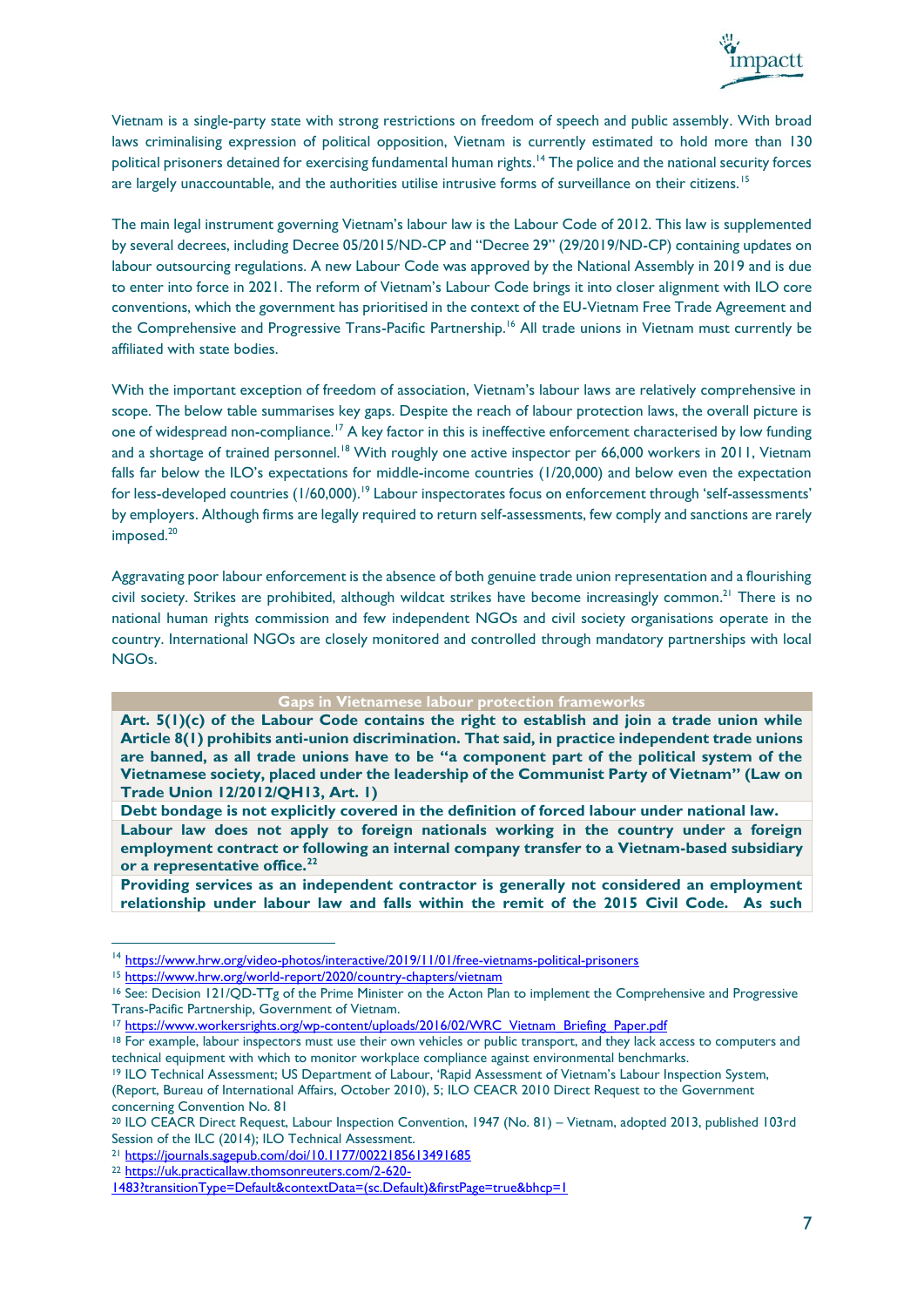

**independent contractors cannot benefit from the protections and benefits provided within the labour law.<sup>23</sup>**

**Even though there is no legal provision regulating when an employer can or cannot use an employment contract versus a service contract, the use of a service contract for permanent and long-term work is not encouraged.<sup>24</sup>**

**Sick leave entitlement for expatriate employees is subject to an agreement between the employer and the employee.<sup>25</sup>**

**Only 20 types of jobs can be legally outsourced under Decree 29 (Decree 29/2019/ND-CP). 26**

**The law does not provide any specific guidelines on what protections employees can have from discrimination or sexual harassment. There are also no specific policies or protections relating to whistle-blowers.<sup>27</sup>**

**There is no definition of redundancies or layoffs (including collective redundancies) in labour law.<sup>28</sup>**

### <span id="page-7-0"></span>KEY FINDINGS

The team scored each site on positive and negative impacts, based on 164 indicators:



**Figure 3. Overview of impact scoring at each site.**

<sup>27</sup> [https://uk.practicallaw.thomsonreuters.com/2-620-](https://uk.practicallaw.thomsonreuters.com/2-620-1483?transitionType=Default&contextData=(sc.Default)&firstPage=true&bhcp=1)

<sup>23</sup> Ibid.

<sup>24</sup> Ibid.

<sup>25</sup> Ibid.

<sup>&</sup>lt;sup>26</sup> <https://www.vietnam-briefing.com/news/labor-outsourcing-vietnam-5-key-reforms-decree-29.html/>

[<sup>1483?</sup>transitionType=Default&contextData=\(sc.Default\)&firstPage=true&bhcp=1](https://uk.practicallaw.thomsonreuters.com/2-620-1483?transitionType=Default&contextData=(sc.Default)&firstPage=true&bhcp=1)

 $28$  Ibid.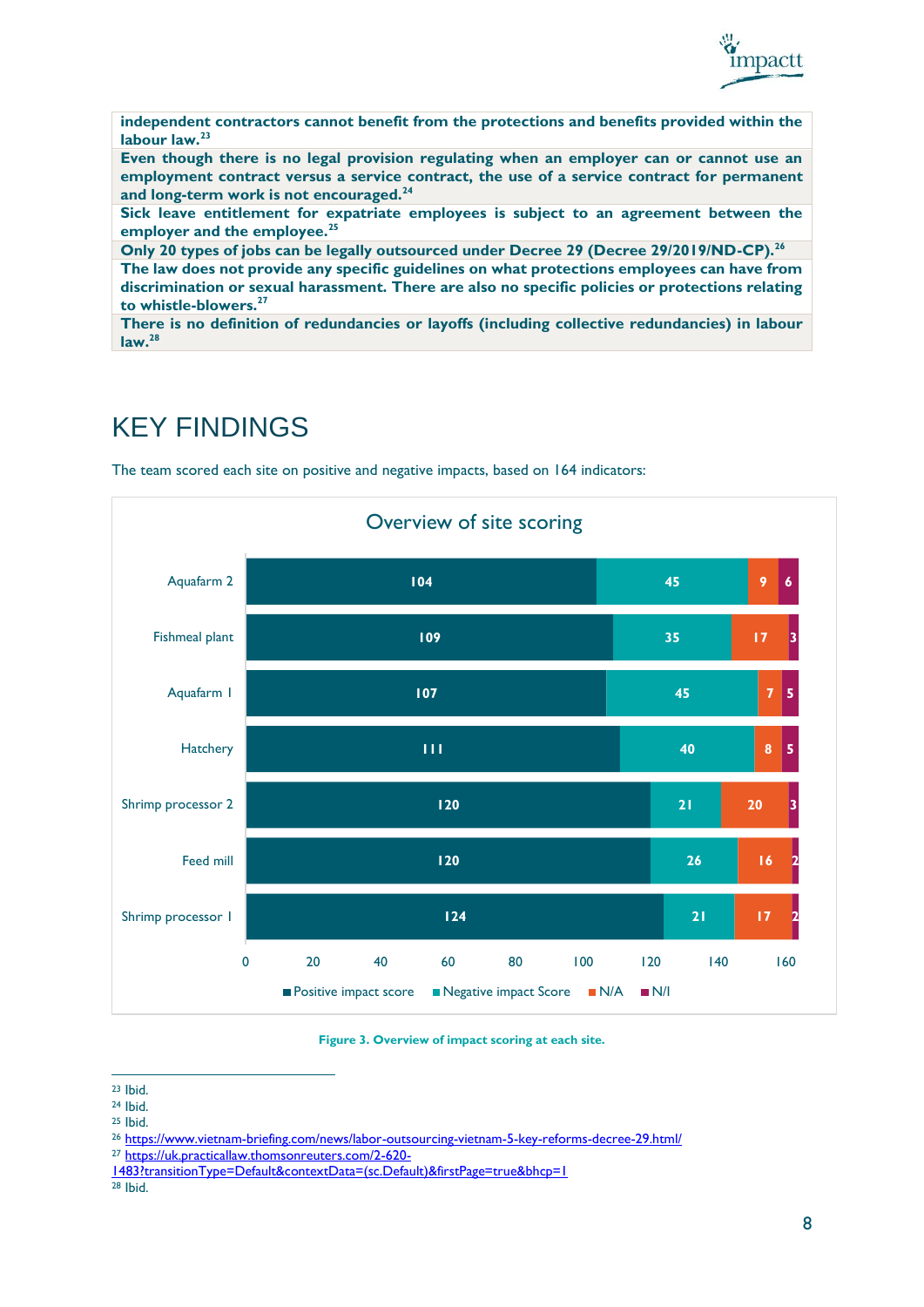

### **POSITIVE FINDINGS**

Most of the human rights impacts which Impactt identified at each site were positive (63% or more of all impacts). The team identified the following four key positive impacts:

#### *Wages above minimum floor*

All sites pay wages above the applicable legal minimums (see exceptions below). Some sites set wages higher than the applicable minimum to meet the higher minimum wage levels in neighbouring administrative regions. Three sites use surveys to understand workers' household expenditure. They take survey findings into consideration when calculating annual pay increases for direct hire workers, although this did not result in the payment of living wages (see below).

#### *Working hours*

In general, working hours are regular and not excessive. Sites use overtime frequently and in response to predictable peaks in production. Weekly overtime hours were within legal limits at all but one site.

#### *Proactive supply chain management*

Two supply chain partners noted that Tesco had changed or cancelled orders which could have contributed to negative impacts on workers at production sites in Vietnam. However, proactive and effective communication among the actors within the supply chain resulted in no impact on workers.

#### *Secure livelihoods*

Over 2,500 workers are employed across the supply chain. Stable and regular orders from Tesco contribute to secure jobs providing income and livelihoods to thousands of households.

#### **NEGATIVE FINDINGS**

Negative impacts were distributed relatively evenly throughout each tier of the supply chain but in higher concentrations at the two aquafarms.

Figure 4 breaks down all negative impacts identified during the assessment by gravity of impact. Most negative impacts were classified minor, and there were no severe<sup>29</sup> negative impacts identified.



**Figure 4. Negative impact distribution by gravity of impact (n=244)** 

 $29$  A severe negative impact was defined as an impact equivalent to death or the shortening of life, or a serious non-compliance that had not been addressed over time.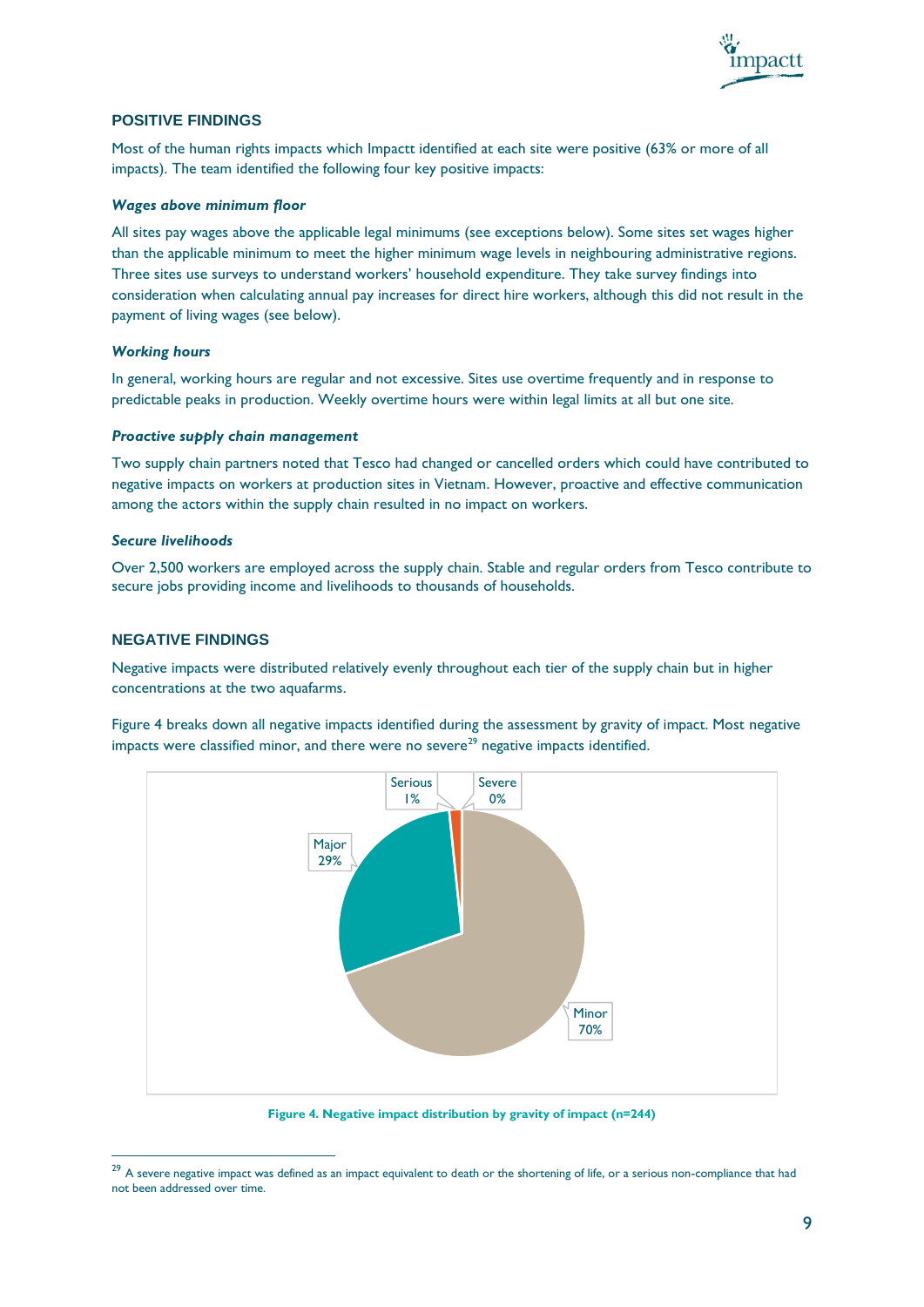

The team identified 7 key areas of negative impacts:

#### *1. No living wage, and instances of under-payment*

Despite paying above minimum wage, no sites pay a living wage.<sup>30</sup> Under-payment of wages and benefits (overtime and holiday premiums) were identified at multiple sites. At two sites, this included isolated instances of illegal wage deductions and failure to pay the minimum wage at a third site.

#### *2. Recruitment and third-party labour provision*

Several sites use subcontracted labour. Four sites failed to implement policies and procedures to ensure:

- Fair hiring practices free from deception and coercion
- Freedom from retention of identity documents
- Zero fee recruitment

Weak control and monitoring of subcontractor practices generates forced labour risks. None of the sites had trained supervisors on indicators of forced labour. At two sites, subcontracted workers lack formal contracts of employment. Two other sites use continuous short-term contracts for subcontracted workers, contrary to local law. This means that workers do not have access to income security through permanent employment. Sites hire casual workers during harvest who have no employment rights or protection from unfair dismissal.

#### *3. Potential for indirect discrimination*

The assessments found that policies did not prohibit hiring managers from using information about marital status, pregnancy, or childcare as a factor in determining employment or promotion. Not all labour providers were trained in non-discrimination policies. Workforce perceptions around "female appropriate" roles contributed to gender imbalances in the workplace and a lack of opportunity for progression. There were few women in management positions, and none in supervisory roles.

Traditionally, Vietnamese women take primary responsibility for child-rearing within inter-generational households. An absence of shared parental leave entitlements at all sites perpetuates gender inequalities by forcing women to assume childcare duties by default, thereby affecting their career path and lifetime earnings.

#### *4. Age verification policies and procedures*

All sites had minimum age policies prohibiting the employment of persons under the age of 18. Age verification procedures at three sites were inadequate. Most sites lacked procedures to prevent, identify and investigate allegations of child labour. Minimum age policies were not always disseminated among labour providers.

#### *5. Meaningful consultation with rights-holders*

It is difficult for sites to consult meaningfully with the workforce or with communities:

- All trade unions in Vietnam are affiliated to a state-controlled organisation. This undermines genuine worker representation
- Community consultation on business impacts is channelled through government organisations
- Freedom of expression is subject to harsh restrictions

These challenges were highlighted by two findings. At one site, workers reported receiving 50% of basic salary in a month where weather conditions adversely affected production. This was in breach of the collective bargaining agreement and enterprise-level union representatives were not consulted.

One farm is expanding operations in the southern delta region, an area inhabited by the Khmer Krom ethnic minority. The Khmer Krom are vulnerable to land grabs by Vietnamese authorities. Consultation via local authorities may therefore not fully represent the needs of ethnic minority communities.

<sup>&</sup>lt;sup>30</sup> A living wage was defined as a wage sufficient to afford a decent standard of living for the worker and her or his family. Elements of a decent standard of living include food, water, housing, education, health care, transportation, clothing, and other essential needs including provision for unexpected events.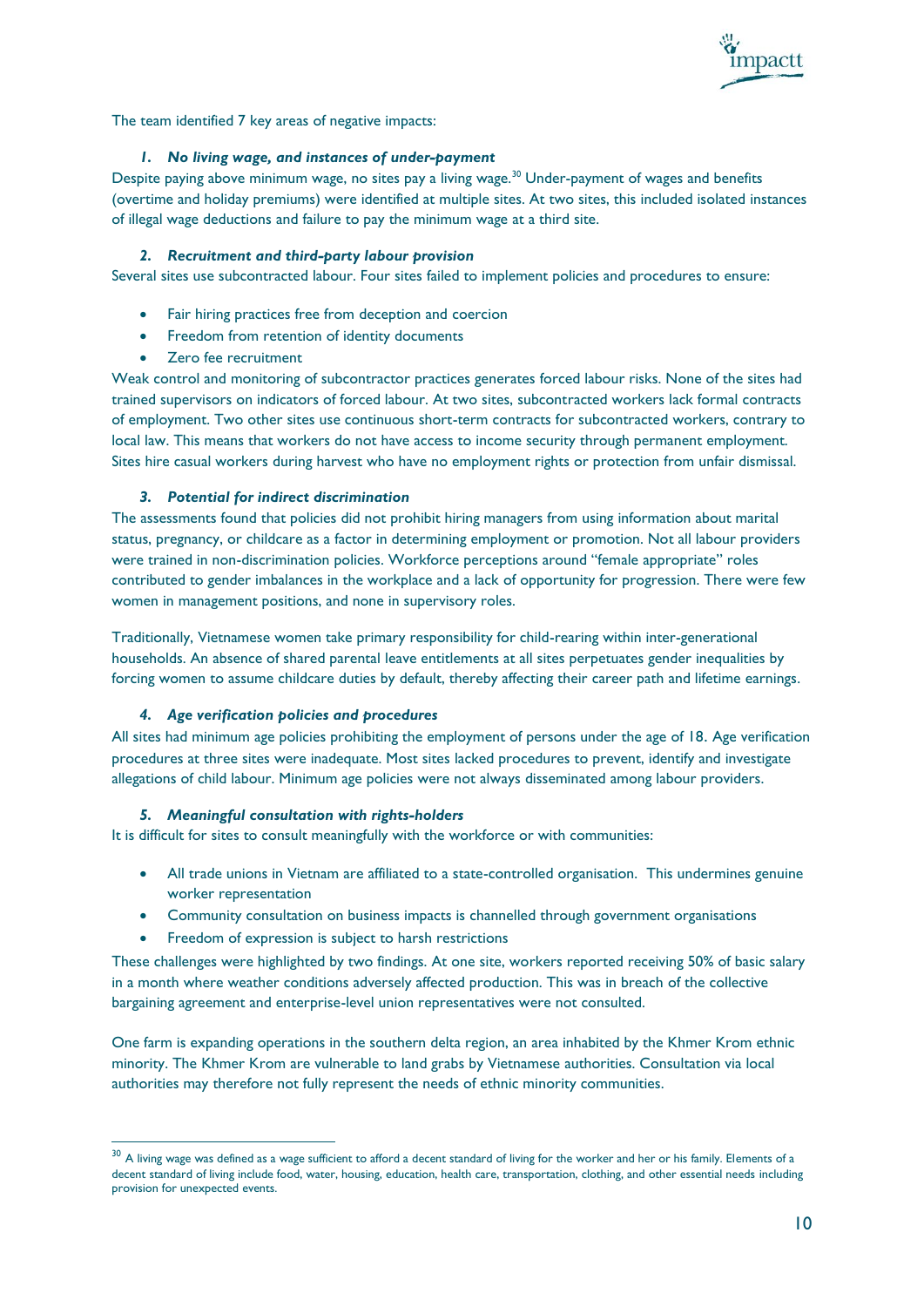

#### *6. Health and safety standards at workplace and accommodation*

The most severe negative impacts identified during the assessment  $(n=4)$  related to fire safety concerns at workplaces and company-provided accommodation (such as lack of fire extinguishers or no night-shift emergency drills). The assessments found no or non-functional eyewash stations at key work areas at five of the sites, in addition to other procedural safety failures at all sites (such as failure to display evacuation notices, define maximum loading heights in cold storage, and provide safe operation instructions on boilers).

#### *7. Weak penetration of Tesco standards and expectations to lower tiers of supply chain*

Codes of conduct and human rights standards reflecting Tesco's expectations were not uniform down the supply chain. Direct suppliers had strong understanding and awareness of Tesco's code of conduct, but this diminished further down the supply chain. While each site referred to group policies, these typically failed to reach third-party service and labour providers. This lack of coherence in standards generates actual or potential negative impacts on workers, particularly subcontracted workers.

# <span id="page-10-0"></span>RECOMMENDATIONS

We recommend the following actions to build on positive human rights impacts and reduce negative impacts in Tesco's shrimp supply chain in Vietnam.

### **EXTEND SCOPE TO FEED INPUTS**

As noted in the limitations, this assessment excluded the supply chain upstream of fishmeal production. Both the prevalence and severity of labour rights violations progressively increase at each lower tier of a supply chain.<sup>31</sup> Tesco and partners should incorporate all segments of the supply chain providing feed inputs (i.e. fisheries, soya, corn, etc) into future human rights impact assessment and verification efforts.

Recommendations:

- Expand assessment scope beyond feed mill to incorporate all raw material inputs
- Communicating standardised human rights expectations to all supply chain tiers
- Supporting upstream verification and improvement efforts through partnerships with sub-suppliers

### **SUBCONTRACTOR MANAGEMENT**

The assessment revealed that several sites within Tesco's shrimp supply chain use third-party labour providers and subcontractors that don't necessarily uphold robust human rights standards for workers. This generates a risk of human rights abuses across a range of areas (e.g. health and safety, wages and benefits, working hours, forced labour).

Recommendations:

- Understand the root causes of using subcontractors and labour providers, considering the potential role of purchasing practices and whether sufficient directly contracted workers are employed to meet production demands.
- Build a standardised approach to subcontractor onboarding, management and monitoring that ensures the provision of safe, regular, and fair employment for all subcontracted workers.

#### **PROMOTING GENDER EQUALITY**

The supply chain has an opportunity to increase gender equality through female empowerment - especially by increasing the number of women in managerial and supervisory positions and the provision of shared parental leave.

Recommendations:

<sup>&</sup>lt;sup>31</sup> Sedex (2013) Going Deep: The Case for Multi-tier Transparency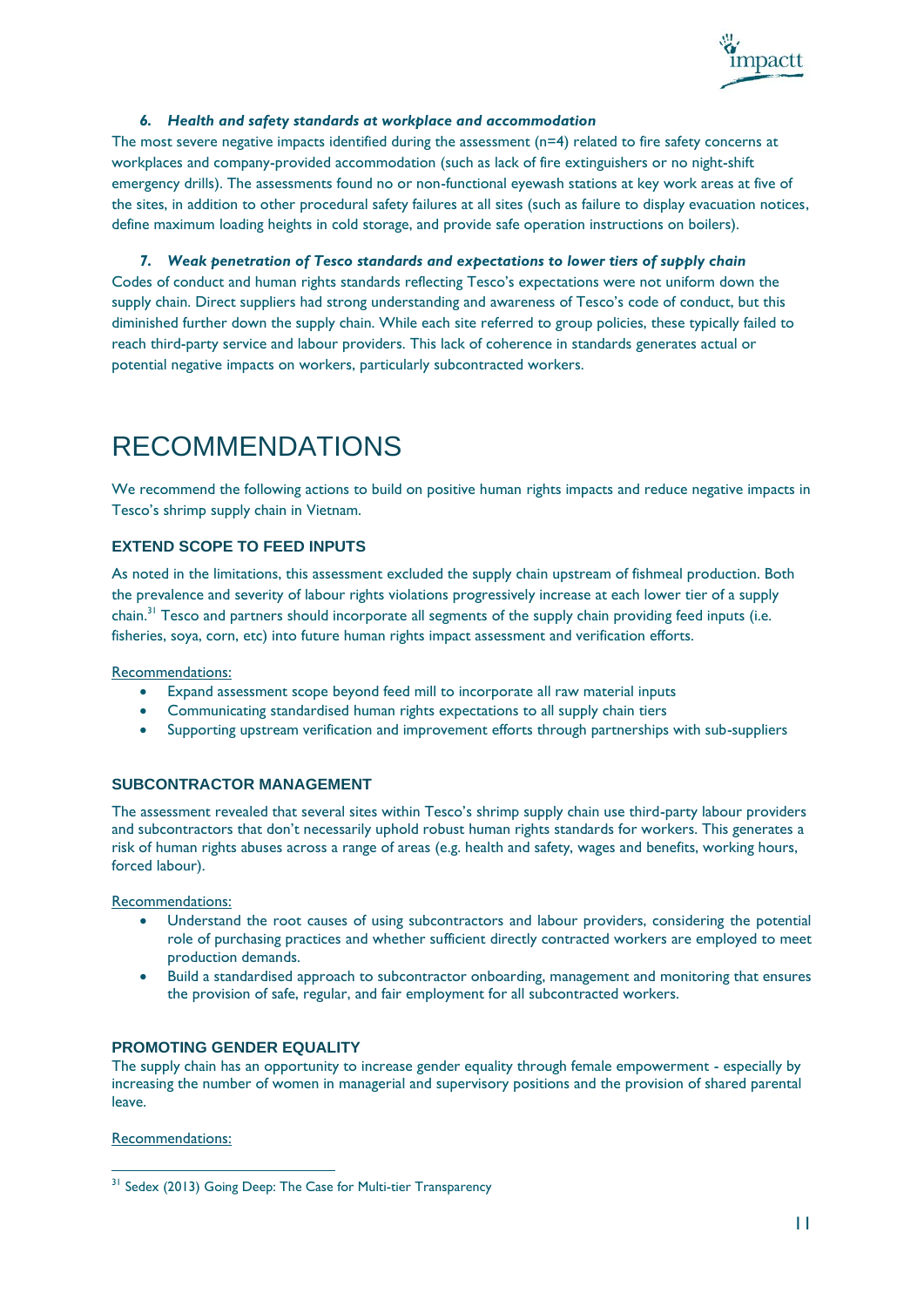

- Through partnerships with international NGOs prioritising gender programming, engage local civil society organisations to deliver anti-discrimination and empowerment training across the supply chain.
- Provide commercial incentives to suppliers that can meet KPIs on gender inclusion at middle and senior management levels.
- Explore the introduction and promotion of shared parental leave entitlements.

### **STRENGTHEN COMMUNICATIONS AND PURCHASING COMMITMENTS**

Tesco and their partners have established strong and stable relationships through long-term collaboration in recent years. All the companies can openly discuss orders, forecasting and any potential issues as well as agree on order volumes 12 months ahead. This allows all the partners to plan and prepare for each upcoming season. There is an opportunity to improve this process and ensure no major disruptions occur throughout the supply chain by strengthening the direct communication and ensuring purchasing commitments are met.

Recommendations:

- Tesco and partners should continue committing to minimum 12-month overall volumes with 3-month confirmed shipment timelines
- Maintain direct communication among key partners and ensure that any changes to volume and planning are communicated adequately in advance
- Tesco buying teams should explore the feasibility of establishing similar frameworks in other key aquaculture supply chains

#### **HARMONISING STANDARDS AND EXPECTATIONS**

All the companies involved in the HRIA have their own codes of conduct and standards. While these standards aim to provide clear guidance to all stakeholders, multiple standards result in a lack of clarity. Tesco and their partners have an opportunity to harmonise their codes of conduct and develop one standard applicable across the Vietnam shrimp supply chain.

#### Recommendations:

• Develop one code of conduct for the supply chain that sets out standards and implementation guidelines on labour rights and community engagement, and disseminate at all tiers of the supply chain

#### **INTRODUCING A LIVING WAGE**

While all sites pay most workers above the minimum wage for the respective regions, they have an opportunity to close the gap between current wages and a true living wage.

Recommendations:

• Identify the gap between a living wage and current wages for each region and set progressive milestones towards closing the gap. While living wages are in some instances an ambitious target, we recommend incremental progress starting with participatory research with workers to understand their aspirations for remuneration.

#### **IMPROVING AGE VERIFICATION POLICIES AND PROCEDURES**

Policies at all sites prohibited persons under the age of 18 from employment, and underage workers were not identified by the assessment team at any site. However, a majority of sites lack age verification procedures, and associated policies were not disseminated to subcontractors.

#### Recommendations:

Ensure all the sites: